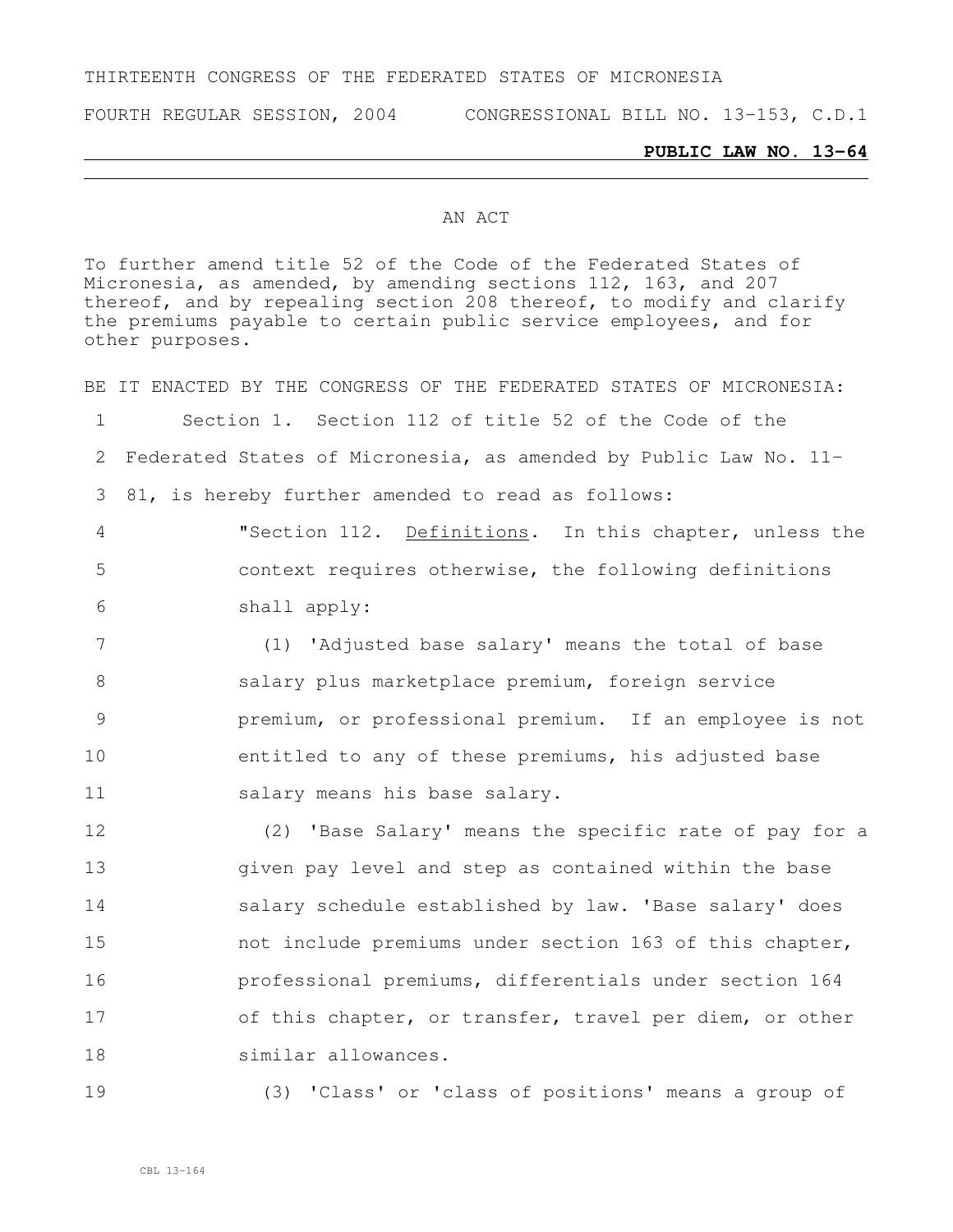positions sufficiently similar so that all can reasonably be identified by the same title, be filled by applying the same qualification standards, and be equitably compensated by the same salary level. A class may consist of only one position or of any greater number of positions. (4) 'Eligible list' means a list of persons who have been found qualified for appointment to a position in a particular class. Such a list may be either 10 reemployment, promotional, or open-competitive. (5) 'Eligible person' or 'eligible' means a person whose name is on an active eligible list. (6) 'Employee' means a person holding a position in 14 the public service, whether permanently or otherwise. (7) 'Foreign service premium' means a premium as set forth under subsection 163(2) of this title. (8) 'Government of the Federated States of Micronesia' includes the Legislative, the Executive, and the Judicial Branches and the agencies of the Government of the Federated States of Micronesia. (9) 'Management official' or 'management' means a person authorized to make appointments or changes in status of employees in the public services. (10) 'Market place premium' means a premium as set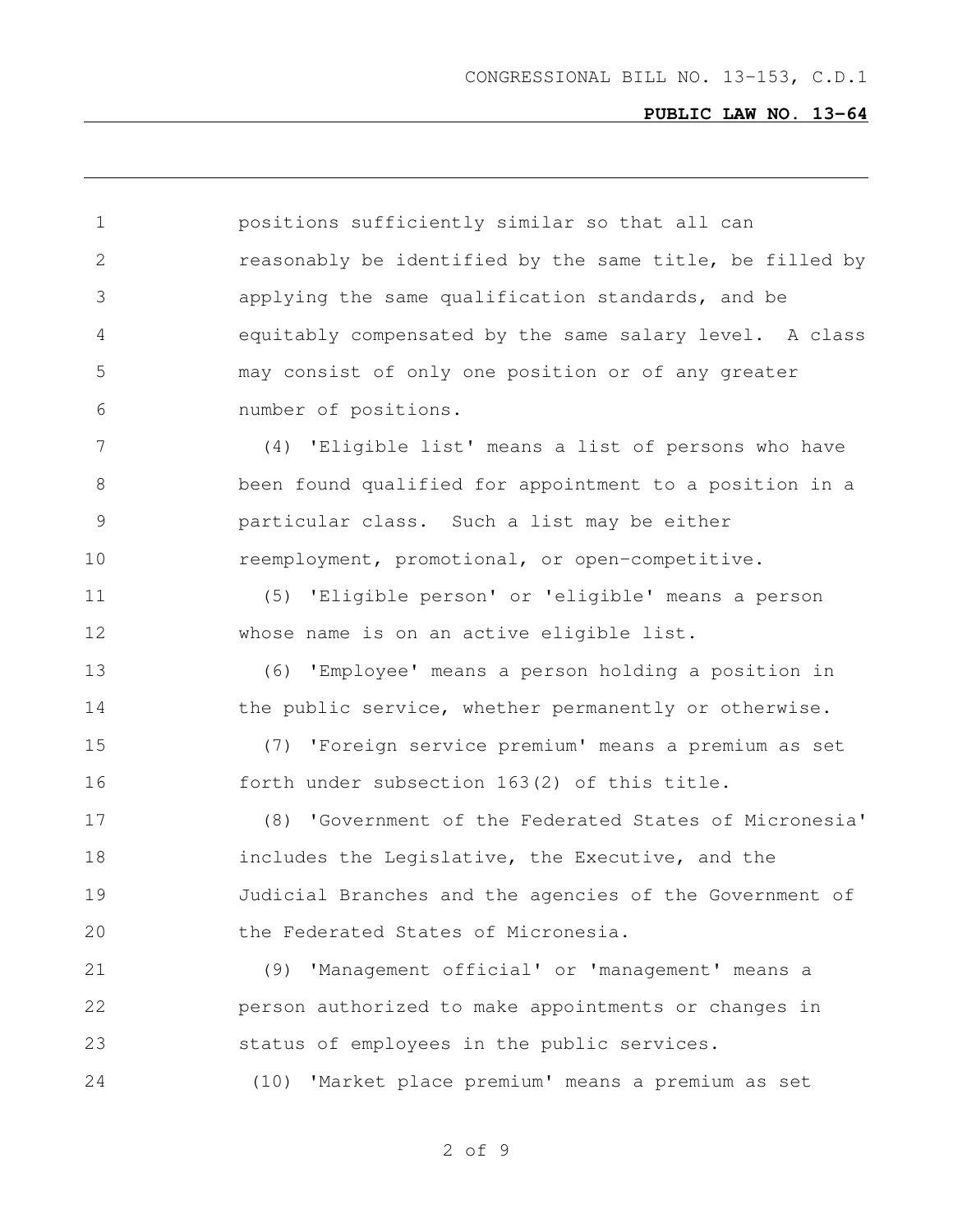forth under subsection 163(1) of this title. (11) 'Open-competitive examination' means an examination for positions in a particular class, admission to which is not limited to persons employed in the public service. (12) 'Open-competitive list' means a list of persons who have been found qualified by open-competitive examination for appointment to a position in a particular class. (13) 'Personnel officer' means the head of the Office 11 of Personnel of the Government of the Federated States of Micronesia. (14) 'Position' means a group of duties and **responsibilities assigned by competent authority to be**  performed by one person, working full-time or part-time. A position may be either occupied or vacant. (15) 'Position classification plan' means the arrangement in a systematic order of the titles of all classes existing in the public service, with a description of each class. (16) 'Probation period' means a period of probationary employment status of not less than six months nor more than one year from the beginning of an employee's service in a particular position or class in the public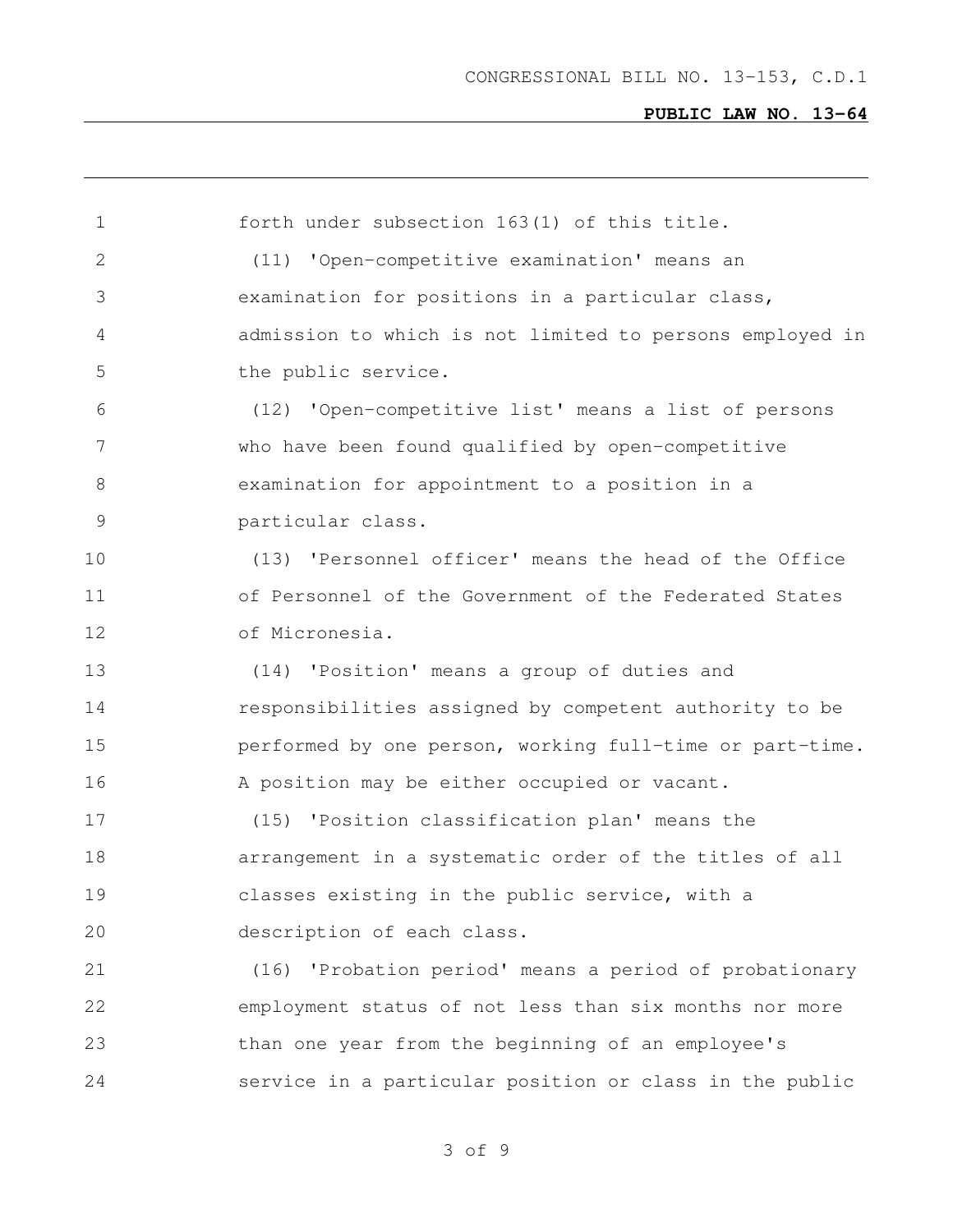| $\mathbf{1}$ | service.                                                   |
|--------------|------------------------------------------------------------|
| 2            | (17) 'Professional premium' means a premium as set         |
| 3            | forth under subsection 163(3) of this title.               |
| 4            | 'Promotional examination' means an examination for<br>(18) |
| 5            | positions in a particular class, admission to which is     |
| 6            | limited to regular employees in the public service.        |
| 7            | 'Promotional list' means a list of persons who<br>(19)     |
| 8            | have been found qualified by a promotional examination     |
| 9            | for appointment to a position in a particular class.       |
| 10           | 'Public service' means all offices and other<br>(20)       |
| 11           | positions in the Government of the Federated States of     |
| 12           | Micronesia not exempted by section 117 of this chapter.    |
| 13           | 'Reemployment list' means a list of persons who<br>(21)    |
| 14           | have been regular employees in the public service and      |
| 15           | who are entitled to have their names certified for         |
| 16           | appointment to a position in the class in which they       |
| 17           | last held permanent status, or in a related class in the   |
| 18           | same or a lower salary range for which they meet the       |
| 19           | qualification requirements.                                |
| 20           | (22) 'Regular employee' or 'permanent employee' means      |
| 21           | an employee who has been appointed to a position in the    |
| 22           | public service who has successfully completed a            |
| 23           | probation period."                                         |
|              |                                                            |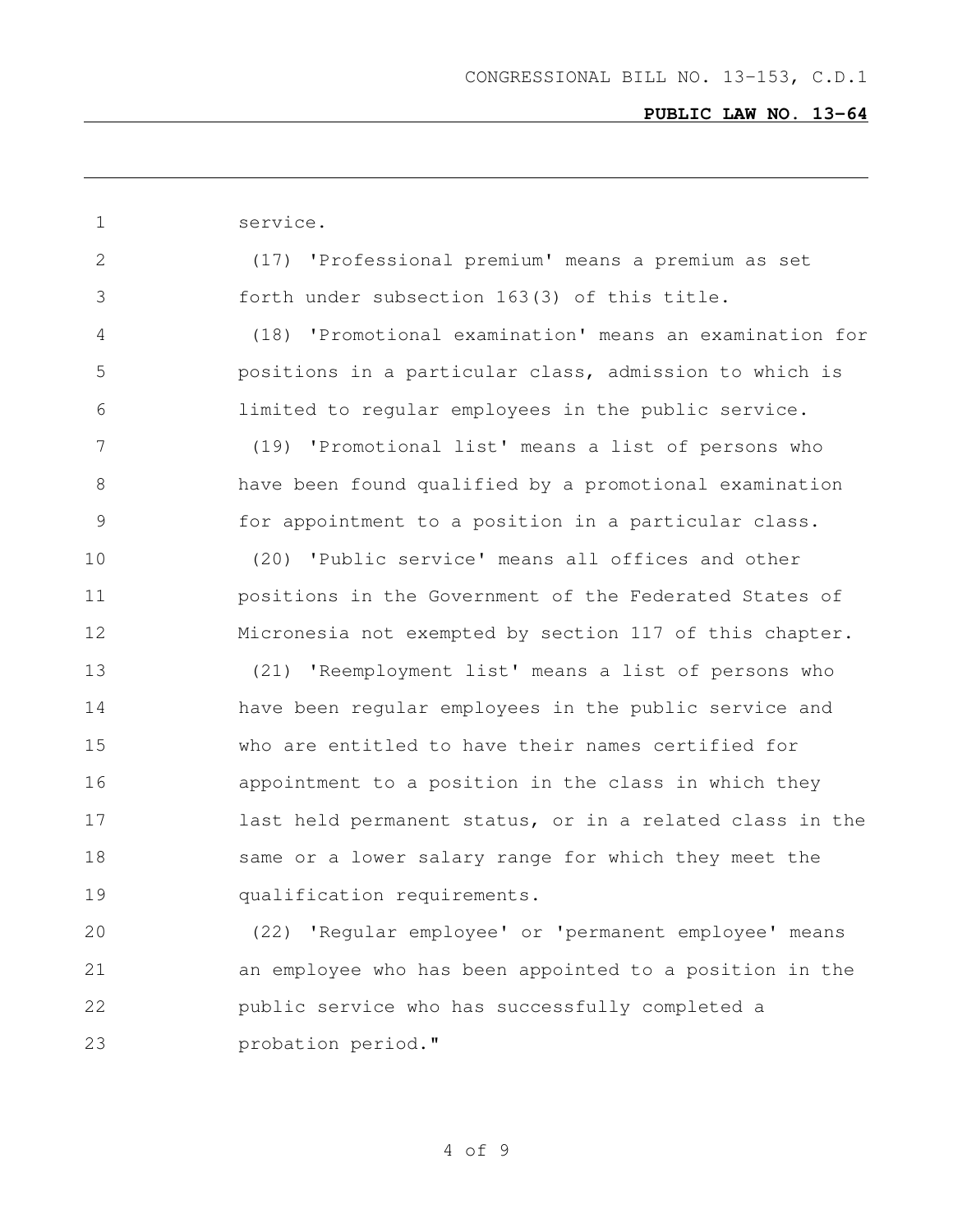| $\mathbf 1$    | Section 2. Section 163 of title 52 of the Code of the            |
|----------------|------------------------------------------------------------------|
| 2              | Federated States of Micronesia, as amended by Public Law No. 11- |
| 3              | 81, is hereby further amended to read as follows:                |
| 4              | "Section 163. Premiums. To recognize circumstances of            |
| 5              | employment which make it appropriate that consideration          |
| 6              | be given to labor market conditions outside the                  |
| $\overline{7}$ | Federated States of Micronesia, and to recognize and             |
| 8              | reward the attainment of certain advanced professional           |
| $\mathsf 9$    | status, the following premiums are provided to public            |
| 10             | service employees:                                               |
| 11             | (1) Market place premium. An employee who is                     |
| 12             | recruited in a location outside the Federated States of          |
| 13             | Micronesia, who is a noncitizen of the Federated States          |
| 14             | of Micronesia, and at the time of original hire, a               |
| 15             | nonresident thereof, may be paid a premium based on              |
| 16             | labor market conditions in the country of recruitment            |
| 17             | and on the level of the base salary. A market-place              |
| 18             | premium may be paid if prevailing rates of pay for               |
| 19             | equivalent positions are substantially higher in the             |
| 20             | country of recruitment than in the Federated States of           |
| 21             | Upon request from the allottee of the funds<br>Micronesia.       |
| 22             | from which the employee's compensation is to be paid,            |
| 23             | the Secretary of the Department of Finance and                   |
| 24             | Administration shall report to the allottee on the               |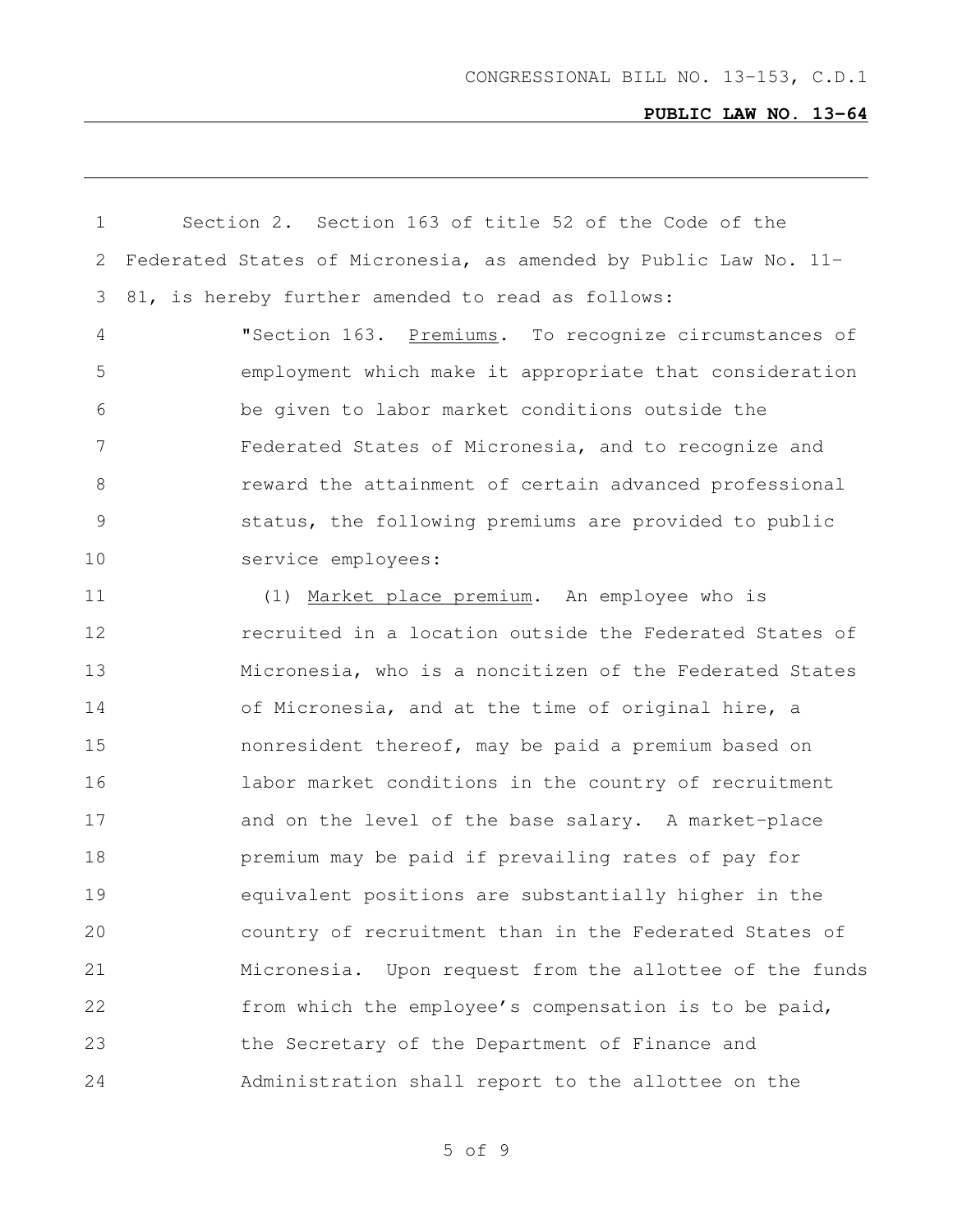difference, insofar as it can best be estimated, between 2 the prevailing rates in the Federated States of Micronesia and in the country of recruitment. The allottee may then determine what portion, if any, of the difference will be paid as a market-place premium. The amount of the premium determined by the allottee shall not be greater than 90% of the value of the employee's 8 base salary. (2) Foreign service premium. An employee who is a citizen of the Federated States of Micronesia and who is assigned to a permanent duty station outside the Federated States of Micronesia may be paid a premium 13 based on the cost of living in the place of assignment.

 (3) Professional premium. An employee who has achieved advanced professional status in one of the following manners and who is employed in a position which requires or, directly utilizes such professional 18 status may receive, in addition to the base salary of his position, a professional premium. The amount of professional premium to be paid, if any, shall be determined by the allottee of the funds from which the employee's salary is to be paid based upon the employee's education, experience and expertise. The amount of the premium determined by the allottee shall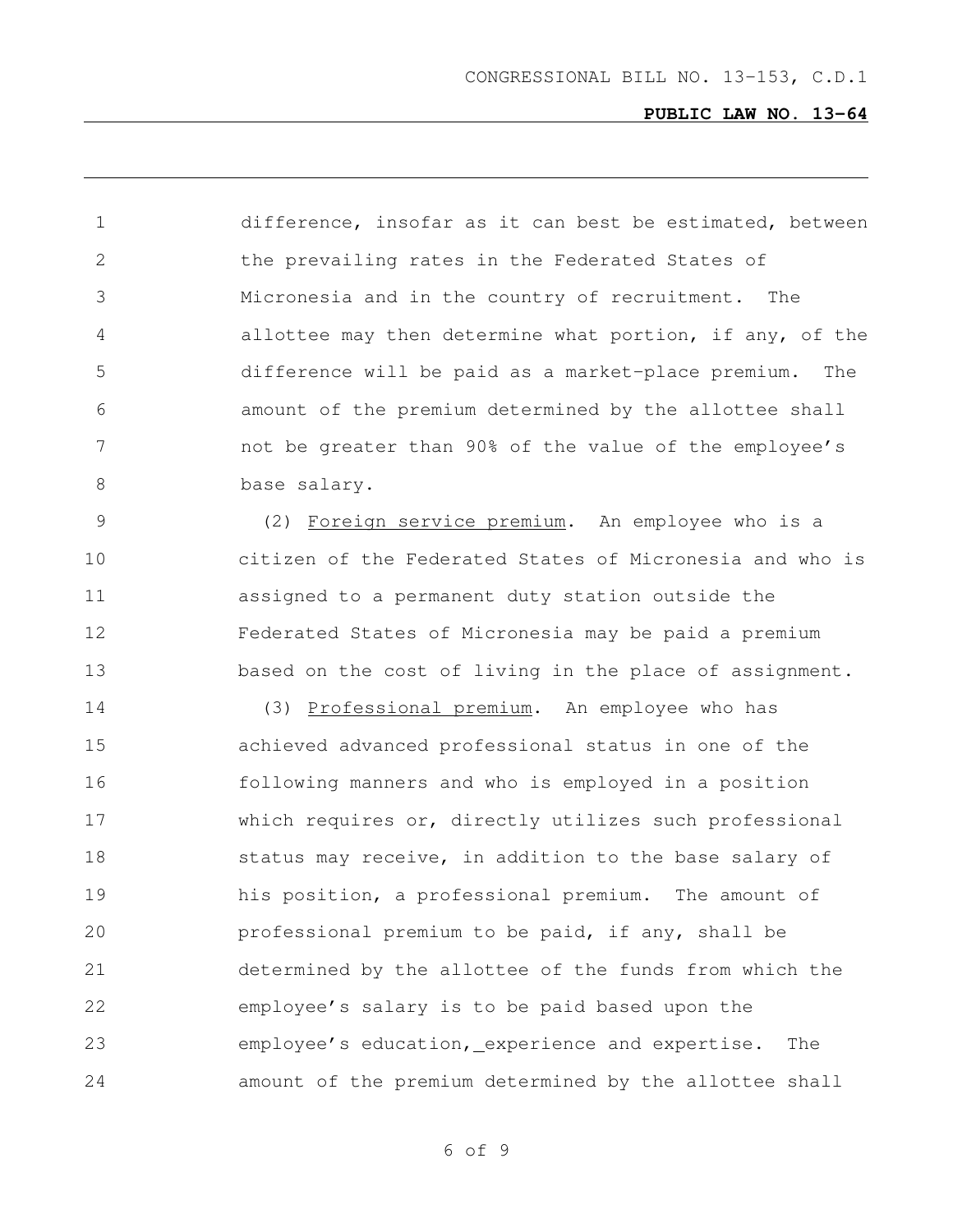| $\mathbf 1$     | not be greater than 90% of the value of the employee's  |
|-----------------|---------------------------------------------------------|
| $\mathbf{2}$    | base salary. To be eligible for such a professional     |
| 3               | premium, the employee must meet one or more of the      |
| 4               | following requirements:                                 |
| 5               | (a) attainment of an earned degree in law from a        |
| 6               | law school accredited by the competent authority in the |
| $7\phantom{.0}$ | jurisdiction in which it operates, and admission either |
| 8               | to the FSM Supreme Court Bar or to practice law in      |
| 9               | another jurisdiction;                                   |
| 10              | (b) admission to the FSM Supreme Court Bar and          |
| 11              | eight (8) years of experience in the legal field;       |
| 12              | (c) full membership of one or more of the               |
| 13              | professional accountancy associations listed in the     |
| 14              | Public Service Regulations, as amended from time to     |
| 15              | time, or certification by the Public Auditor that the   |
| 16              | employee's qualifications and experience are equivalent |
| 17              | to those which would be required to obtain full         |
| 18              | membership of such an association;                      |
| 19              | attainment of an earned degree in engineering<br>(d)    |
| 20              | upon completion of a four-year course of study from a   |
| 21              | college, university or educational institution which is |
| 22              | accredited by the competent authority in the            |
| 23              | jurisdiction in which the college, university or        |
| 24              | educational institution is located; and                 |
|                 |                                                         |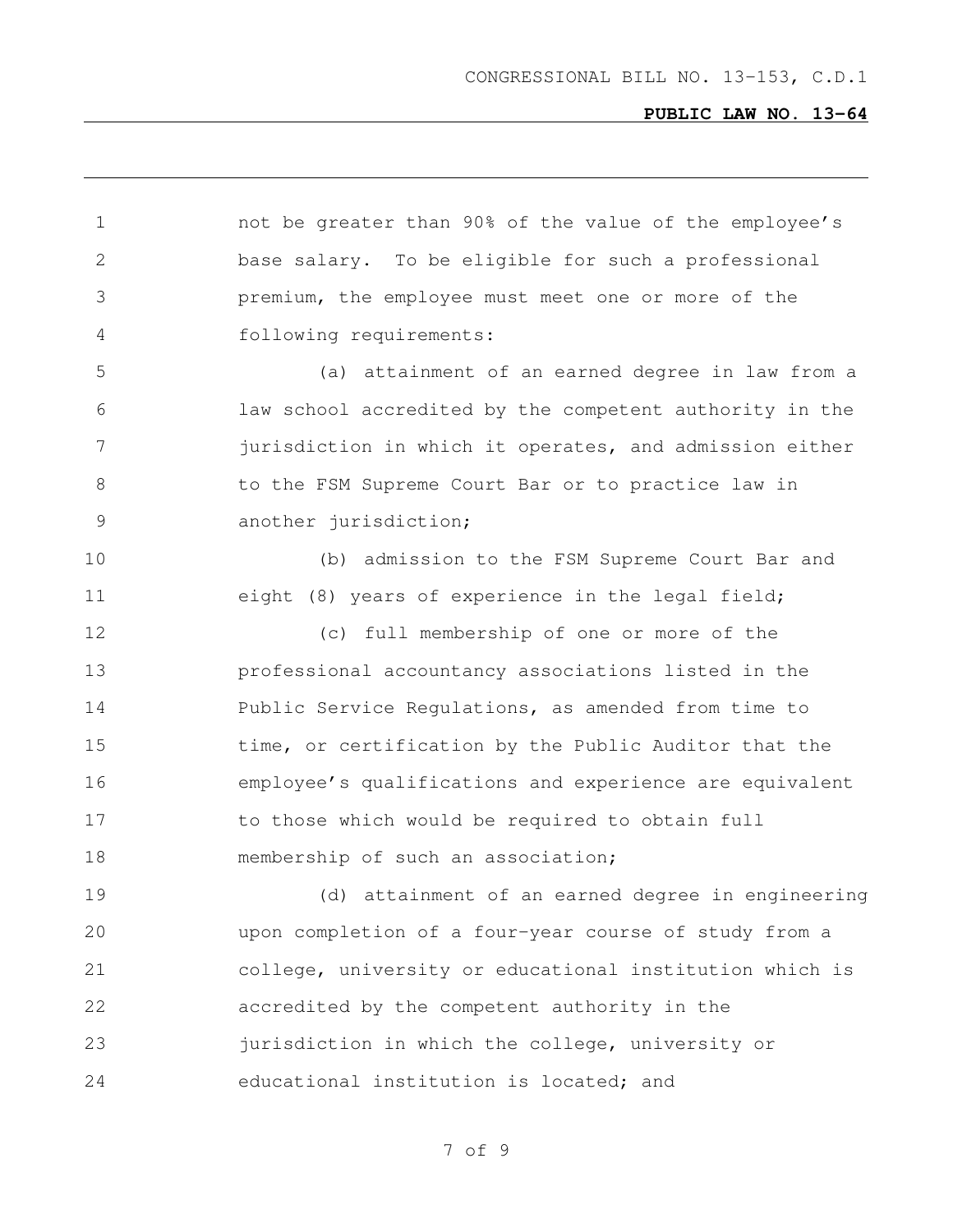| $\mathbf 1$ | (e) attainment of an earned doctorate in any                     |
|-------------|------------------------------------------------------------------|
| 2           | field.                                                           |
| 3           | The Public Auditor will conduct an annual audit of<br>(4)        |
| 4           | all professional and market place premiums being paid to         |
| 5           | public service employees. The audit findings shall be            |
| 6           | transmitted to the President and Congress."                      |
| 7           | Section 3. Section 207 of title 52 of the Code of the            |
| 8           | Federated States of Micronesia, as amended by Public Law No. 11- |
| 9           | 81, is hereby further amended to read as follows:                |
| 10          | "Section 207. Compensation of employees who are not              |
| 11          | citizens of the Federated States of Micronesia.                  |
| 12          | (1) Employees who are not citizens of the Federated              |
| 13          | States of Micronesia and who are recruited and hired             |
| 14          | under a prime contract shall receive the following               |
| 15          | compensation:                                                    |
| 16          | (a) a base salary as provided in section 205 of                  |
| 17          | this chapter; and                                                |
| 18          | (b) if applicable, a market-place premium                        |
| 19          | pursuant to section 163(1) of this title, or, if                 |
| 20          | qualified, a professional premium pursuant to section            |
| 21          | 163(3) of this title.                                            |
| 22          | (2) Employees who are not citizens of the Federated              |
| 23          | States of Micronesia and who are not covered by the              |
| 24          | provisions of subsection (1) of this section shall               |
|             |                                                                  |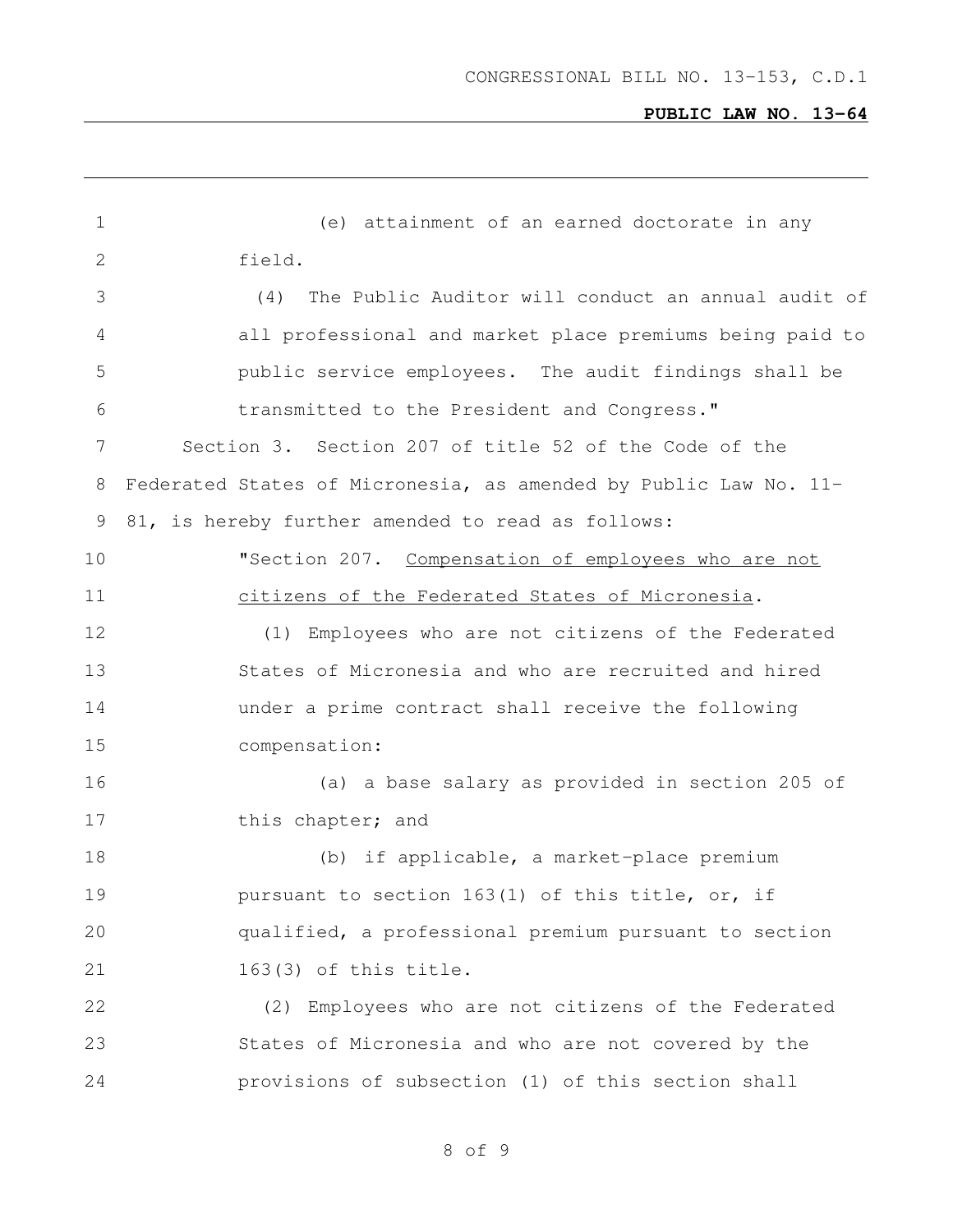| $\mathbf 1$  | receive the same base salary and shall be eligible for             |  |  |  |  |  |  |
|--------------|--------------------------------------------------------------------|--|--|--|--|--|--|
| $\mathbf{2}$ | the same premiums, differentials, and allowances as                |  |  |  |  |  |  |
| 3            | employees who are citizens of the Federated States of              |  |  |  |  |  |  |
| 4            | Micronesia in like positions."                                     |  |  |  |  |  |  |
| 5            | Section 4. Section 208 of title 52 of the Code of the              |  |  |  |  |  |  |
| 6            | Federated States of Micronesia is hereby repealed in its entirety. |  |  |  |  |  |  |
| 7            | Section 5. This act shall become law upon approval by the          |  |  |  |  |  |  |
| 8            | President of the Federated States of Micronesia or upon its        |  |  |  |  |  |  |
| 9            | becoming law without such approval.                                |  |  |  |  |  |  |
| 10           |                                                                    |  |  |  |  |  |  |
| 11           |                                                                    |  |  |  |  |  |  |
| 12           |                                                                    |  |  |  |  |  |  |
| 13           | December 22, 2004                                                  |  |  |  |  |  |  |
| 14           |                                                                    |  |  |  |  |  |  |
| 15           |                                                                    |  |  |  |  |  |  |
| 16           |                                                                    |  |  |  |  |  |  |
| 17           |                                                                    |  |  |  |  |  |  |
| 18           | /s/ Joseph J. Urusemal                                             |  |  |  |  |  |  |
| 19           | Joseph J. Urusemal<br>President                                    |  |  |  |  |  |  |
| 20           | Federated States of Micronesia                                     |  |  |  |  |  |  |
| 21           |                                                                    |  |  |  |  |  |  |
| 22           |                                                                    |  |  |  |  |  |  |
| 23           |                                                                    |  |  |  |  |  |  |
| 24           |                                                                    |  |  |  |  |  |  |